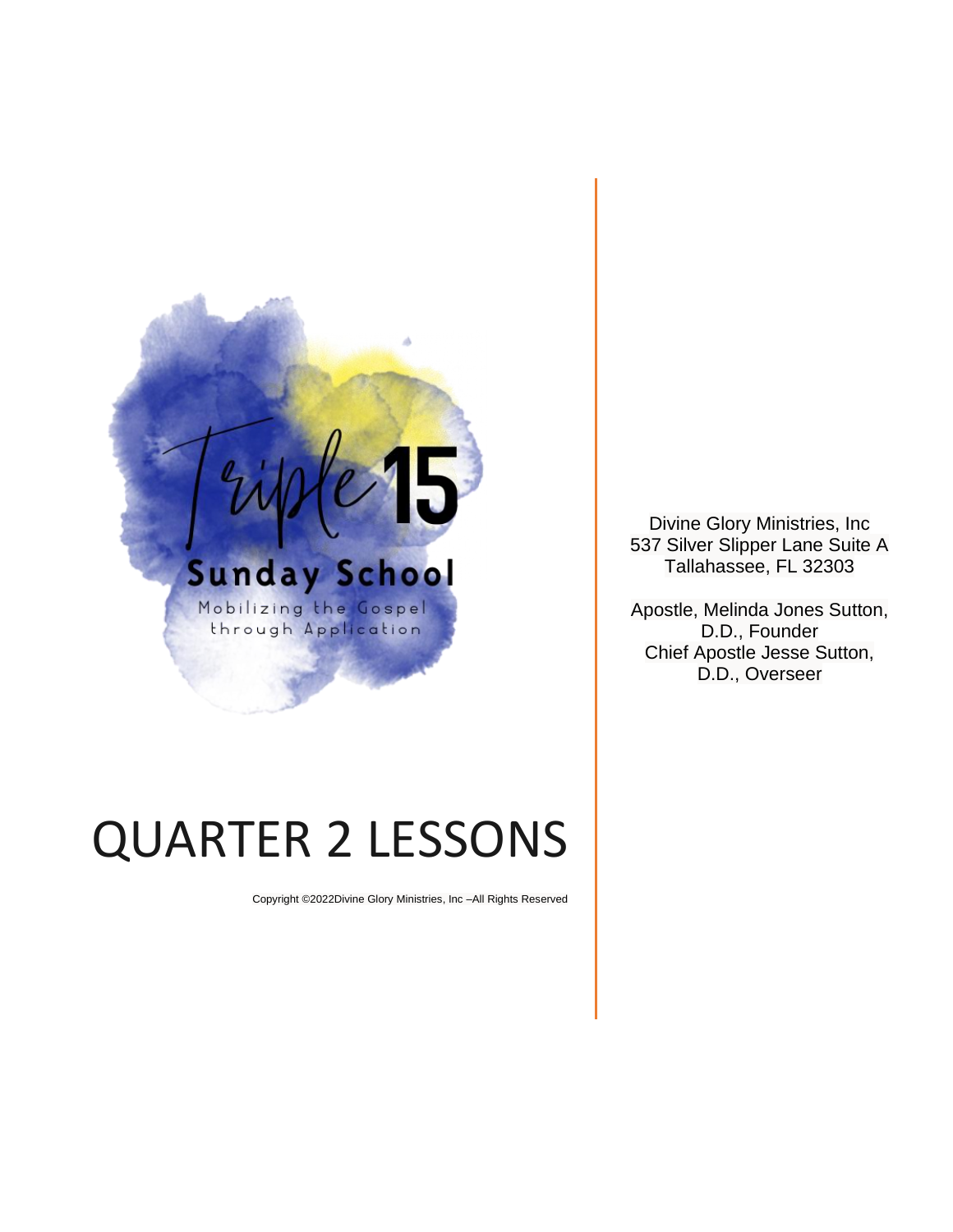# **Unit 4 Lesson 1 Practicing Principles at the Workplace April 3, 2022**

#### **Personal Application Points:**

**UNDERSTAND** the importance of being renewed in the mind. **ACCEPT** actions and decisions are a personal responsibility. **COMMIT** to being a living example of God's word in the workplace.

#### Romans 12:1-2 NIV

*"Therefore, I urge you, brothers and sisters, in view of God's mercy, to offer your bodies as a living sacrifice, holy and pleasing to God—this is your true and proper worship. Do not conform to the pattern of this world, but be transformed by the renewing of your mind. Then you will be able to test and approve what God's will is—his good, pleasing and perfect will."*

#### **Background and Current Times:**

Paul's letter written to the Church in Rome is known for giving the blueprint of salvation. Paul explains what Jesus has done on behalf of a sinful world and why His sacrifice is so much different than anyone before or after him. Chapter 12 marks a turning point in Paul's letter where he shifts from discussing what God has done to what our response as believers is to be for what He has done. Paul admonishes us as believers to respond to God not from a posture of duty, but from a posture of love and service. Paul is encouraging the believer to enter into a love relationship with the Father, one that surpasses just feelings but that is evidenced by how we live our lives.

On June 28th, 1997, the boxing world was left in awe after witnessing the actions of Mike Tyson who was headlining a main event with his opponent Evander Holyfield. Mike Tyson, frustrated with Holyfield during their fight, chose to take matters into his own hands and bit a portion of Holyfield's ear off. This was a clear violation of the boxing rules and resulted in Tyson being disqualified. As a result of this act, Tyson was impacted outside of the boxing ring as sponsors and fans decided to disassociate themselves with him. As believers, we are not only charged to abide by the principles of our workplace, we are also charged to abide by the principles of the word. If we choose not to, like Tyson, we can also put ourselves in positions to lose credibility and suffer serious consequences. In today's lesson, we will explore why living by Godly principles are crucial in the workplace and all areas of our lives.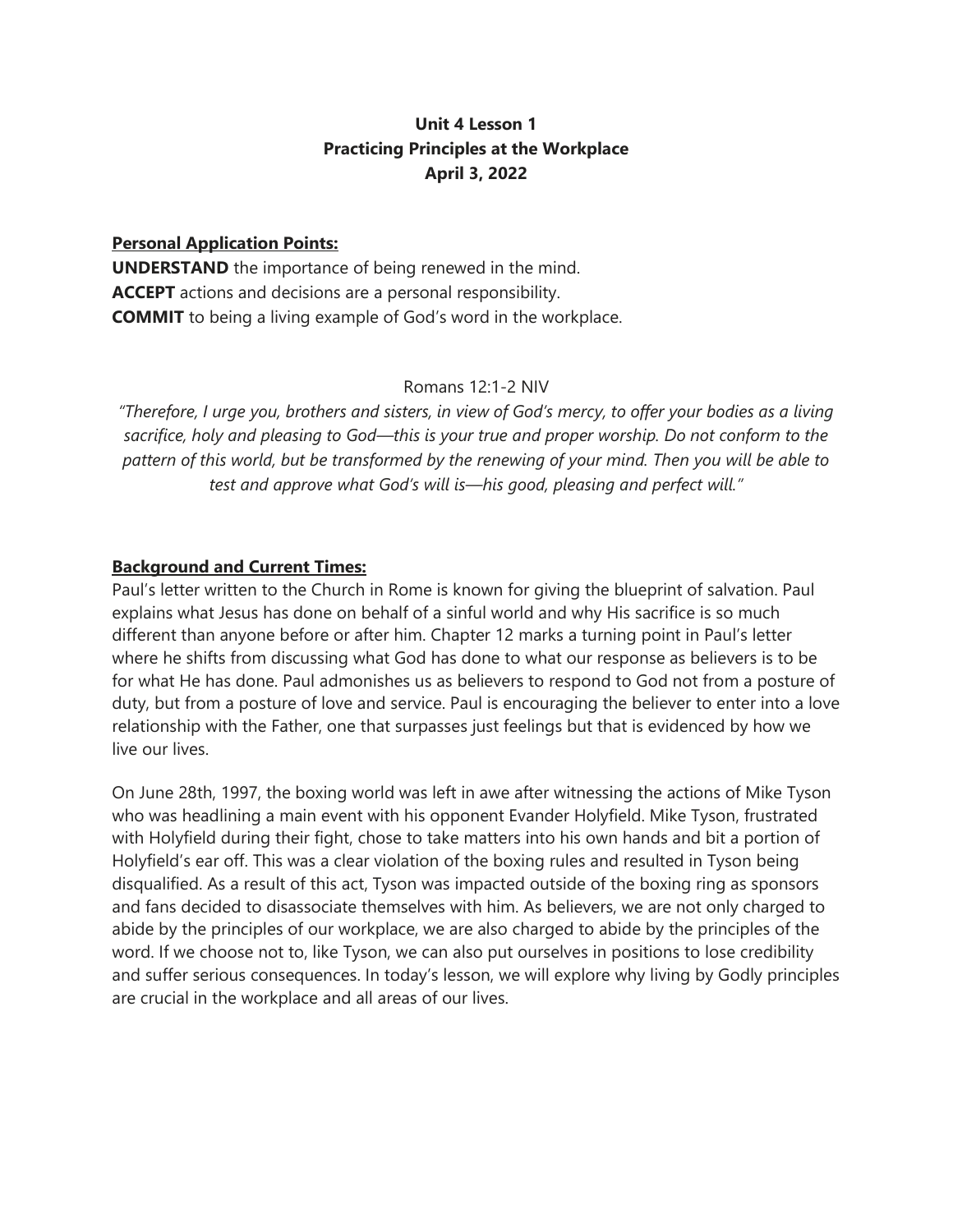#### **Digging Deeper:**

In Romans 12:1-2, Paul gives the church a two-part command. First, he instructs us to not be conformed to this world. The question then becomes: How do believers refrain from being conformed to the patterns of a world that we have been engaging with and living in since birth? It seemingly appears to be an impossible task; however, the second part of Paul's command gives us all hope. He makes a plea for believers to be transformed by the renewing of our minds. It's not our intention, but a commitment to learning, studying, and living out God's word, that causes us to reflect the image of Christ in the workplace. It's not God's will that we display broken, Godly patterns before others. It is God's will that we make the investment to learn and demonstrate right patterns.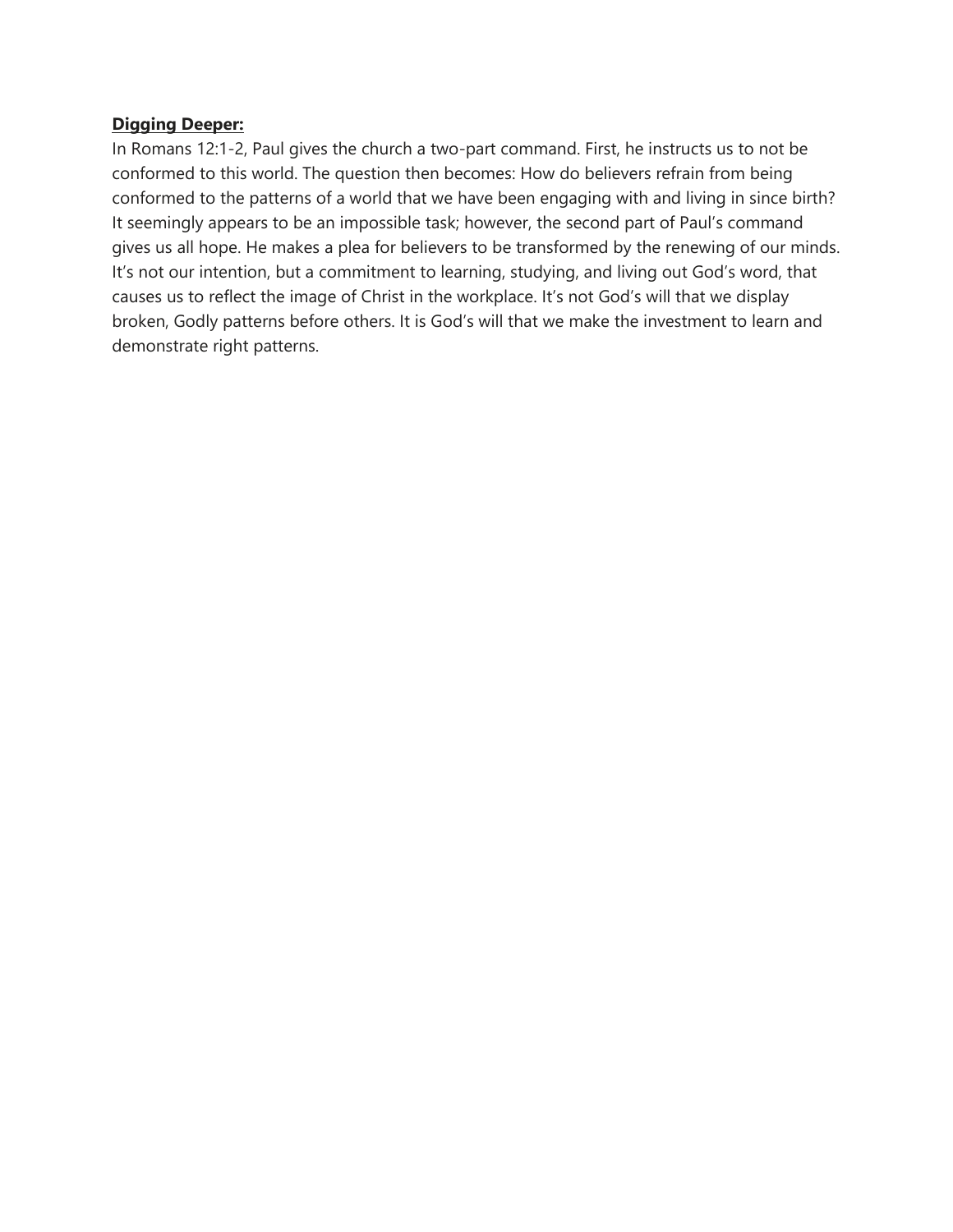# **Unit 4 Lesson 2 The Principle of Truth in the Workplace April 10, 2022**

#### **Personal Application Points:**

**EXAMINE** if you are on the side of the truth. **IDENTIFY** what choosing to obey the truth looks like in the workplace. **COMMIT** to being a living example of the truth (God's word) in the workplace.

# John 18:36-37 NIV

*"Jesus said, 'My kingdom is not of this world. If it were, my servants would fight to prevent my arrest by the Jewish leaders. But now my kingdom is from another place.' 'You are a king, then!' said Pilate. Jesus answered, 'You say that I am a king. In fact, the reason I was born and came into the world is to testify to the truth. Everyone on the side of truth listens to me.' "*

# **Background and Current Times:**

Jesus is 33 years old and in John 18 we find Him on the cusp of fulfilling the very purpose that He has been preaching and teaching about throughout the entire book. It is important to note that the disciples who Jesus Himself called, and have shared with Him along His ministry journey, have abandoned Him. Jesus, who made the decision to be born into this world and to experience it as a man, is dealing with being abandoned by those who have been the closest to Him, being falsely accused publicly, as well as being put on trial and ultimately being sentenced to death for something that He had not done. Jesus is in a predicament that He has not faced to this point; however, purpose often has a way of being seated in the middle of what appears to be chaos. While experiencing the internal pain and eventually the external pain from all of these circumstances, Jesus continues to stand on the truth.

In 2021, Hulu released a documentary called "Finding Kendrick Johnson". The documentary investigates the death of a Valdosta High School student and how that death gained national attention due to questionable decisions made by multiple parties involved as well as missing evidence. Like those involved in this case, everyone has an account of what they call the truth. Unfortunately, these accounts are often tainted by our preferences and views. Today, we will learn about how Jesus is the catalyst for truth in the life of the believer.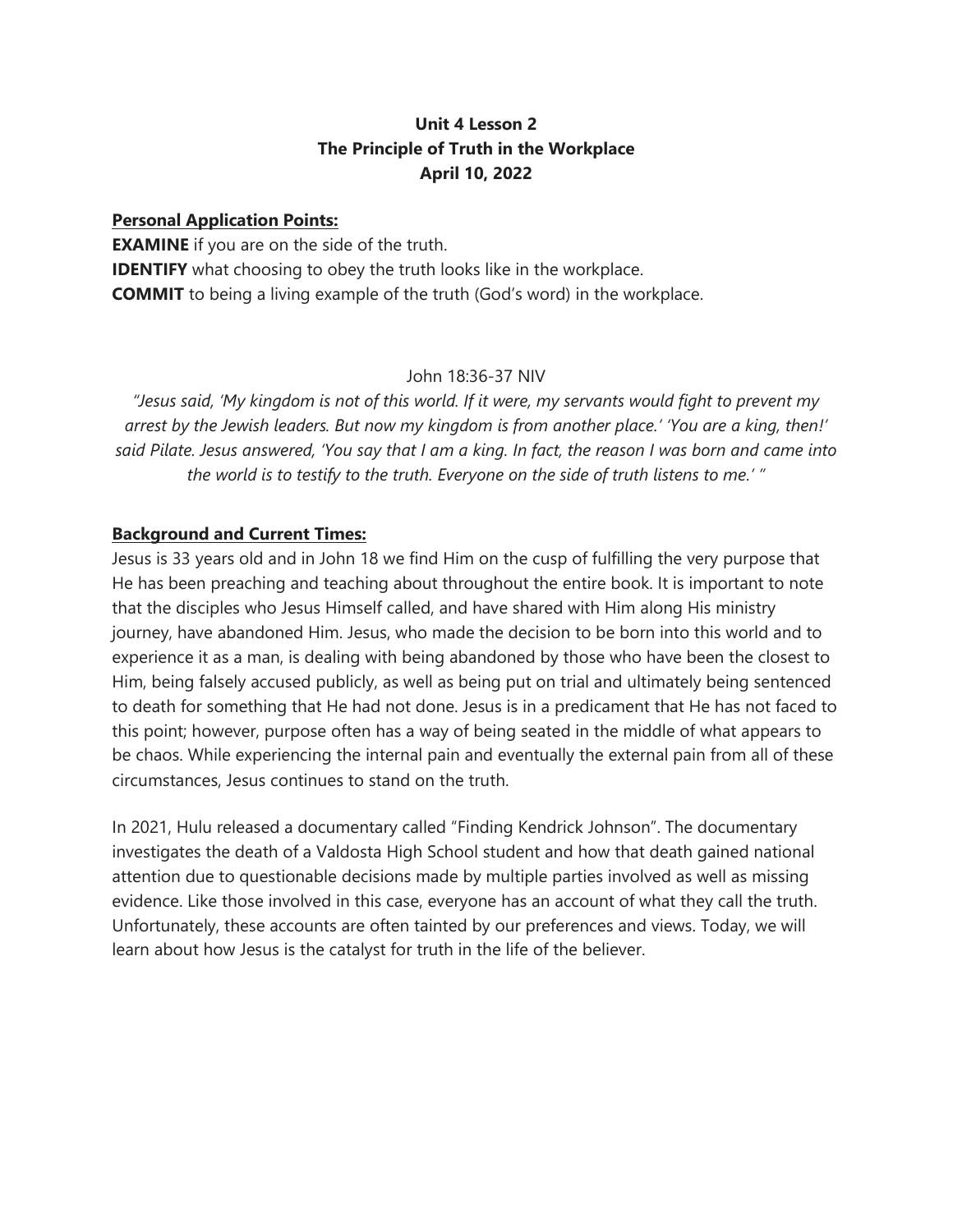#### **Digging Deeper:**

In our text today, Jesus finds Himself in the early phases of what ultimately ends up being His road to crucifixion. According to the Bible, Jesus had not sinned, but those around found offense with Him and called for Him to be punished. As it was with Jesus, living a lifestyle of truth will often lead to divine controversy. As disciples of Christ, it is our responsibility to not shy away from the opportunity to live out the truth. We are to follow in the footsteps of Christ and stand in the truth even if we may find ourselves standing alone. Jesus did not compromise His message or His agenda because of His circumstances. He continued to stand. It is through our standing on the truth (God's word) that we create opportunities for others to find freedom, just as Christ did for us.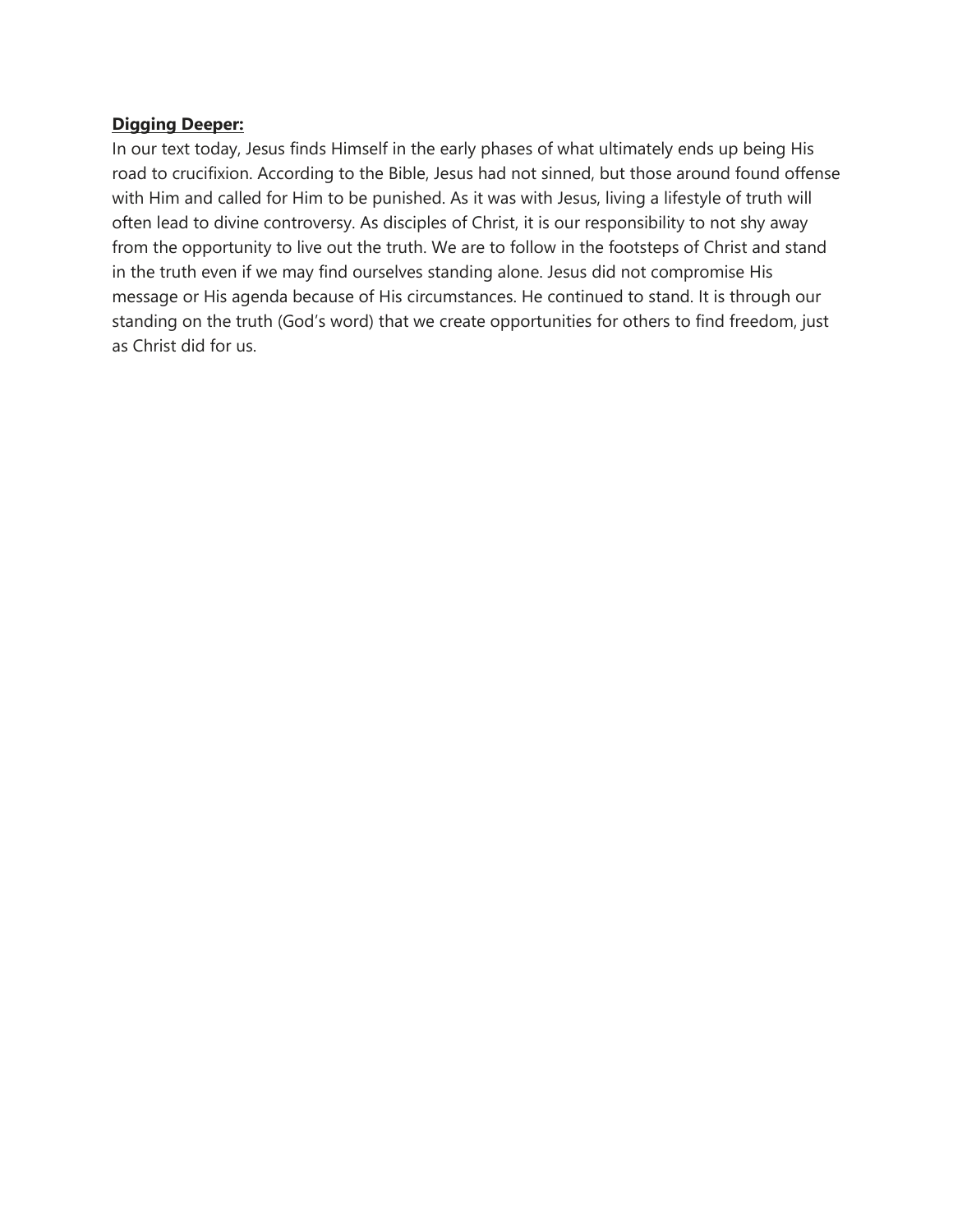# **Unit 4 Lesson 3 The Principle of Love in the Workplace April 17, 2022**

# **Personal Application Points:**

**COMPARE** God's demonstration of love to our knowledge and understanding of love. **ABANDON** excuses that hinder us from responding to God's love in the workplace. **RESPOND** to the love of God by demonstrating His love in the workplace.

# John 3:16 NIV

*"For God so loved the world that he gave his one and only Son, that whoever believes in him shall not perish but have eternal life."*

# **Background and Current Times:**

In John Chapter 3, we find Jesus engaging in conversation with Nicodemus. Nicodemus is a Pharisee who served as a member of the Jewish ruling council. Jesus uses Nicodemus' curiosity as an opportunity to reveal God's plan for redemption. Jesus shares that it is not only of His own will that He is here but rather His presence is a symbol of God's love for the world. We can all take assurance that God not only loves the redeemed version of us, but even when we are at our worst, we are still worthy of God's best gift, His only begotten son.

Many are familiar with the movie "John Q.". It's the story of a Father, played by Denzel Washington, who goes to different extremes to save his son's life by getting him a new heart, though he had an inability to afford it. We have a Heavenly Father who not only shows His heart through His willingness to give to us, but who gave His only begotten son as a demonstration of how much He loves a people who are damaged and compromised by sin. We too must be willing to follow this example of love by giving selflessly for the glory of God.

# **Digging Deeper:**

One may say, "Love is when someone spoils me with gifts and nice words". NO! Others say, "Love is when someone makes me feel special". NO! Yet others assert, "Love is when someone will stick beside me even when I'm wrong". NO! Our scripture today states that "God so loved the world that he gave…". Loving others God's way has nothing to do with what we receive and everything to do with what we are willing to give. Godly love is rooted in sacrifice, not sacrifice of integrity, character, and purpose, but of convenience and preferences for the purpose of God's will being done. We cannot show others Godly love without God being involved. It is important to note that God gave His son because His son was the only worthy sacrifice. God's love is not based on compassion. His love provides what is required to give others the opportunity to choose salvation. The hallmark of receiving God's love is choosing to love others the same way.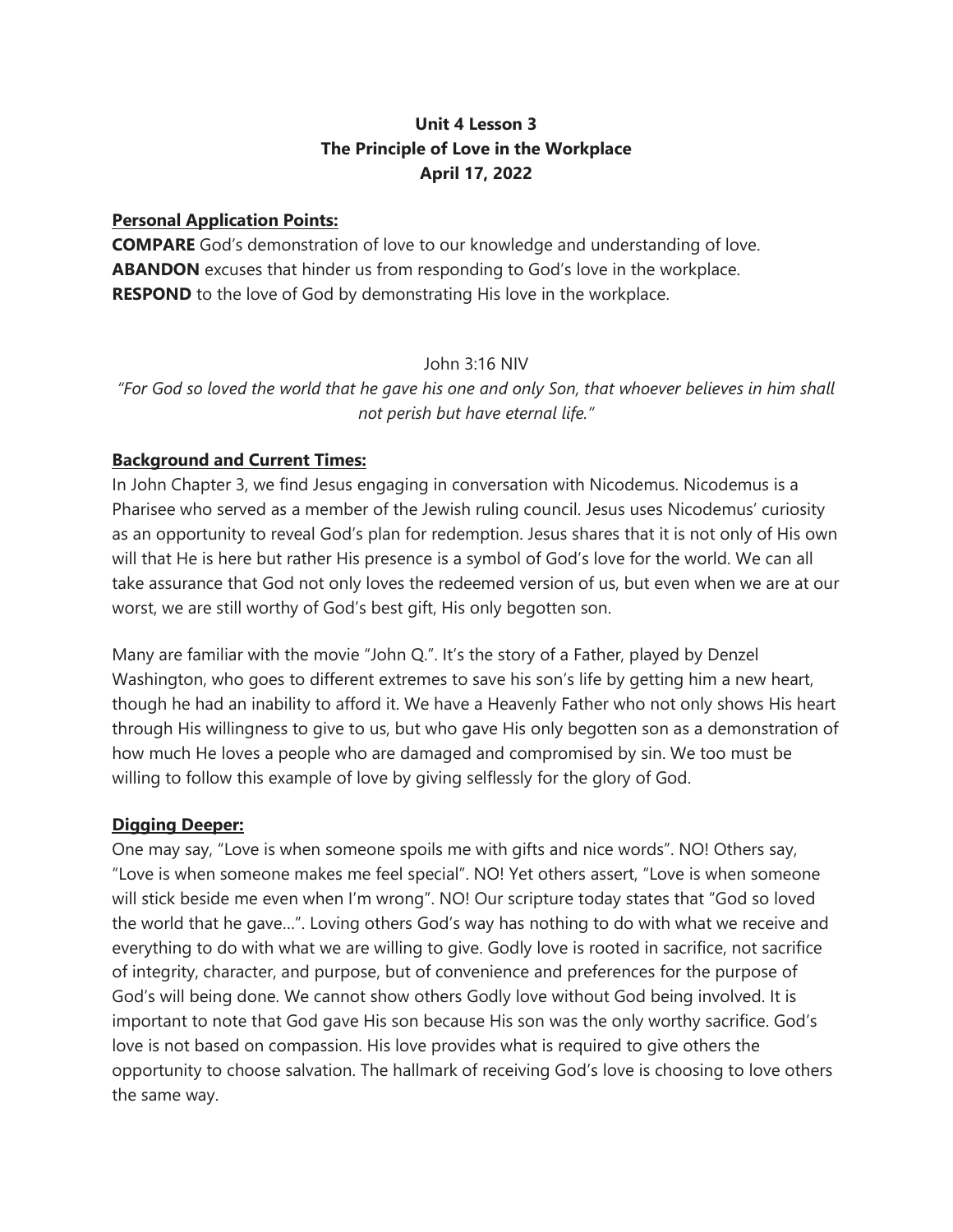# **Unit 4 Lesson 4 The Principle of Faith in the Workplace. April 24, 2022**

#### **Personal Application Points:**

**CHOOSE** to believe Christ and not condemning thoughts. **EMBRACE** the discomfort associated with belief in Christ. **COMMIT** to sustaining belief in Christ that is demonstrated in the workplace.

#### John 3:18 NIV

*"Whoever believes in him is not condemned, but whoever does not believe stands condemned already because they have not believed in the name of God's one and only Son."*

#### **Background and Current Times:**

Jesus' presence on earth is not only a symbol of His love for us, it is also a sign of hope. As Jesus is in conversation with Nicodemus, He shares the principle of belief in Him. Jesus goes on to teach us through His ministry on earth that we are not capable of saving ourselves. It is only through first believing in Him and patterning our lives based on that belief that we are able to be saved from a life of sin. Jesus is adamant about making clear His intentions as well as God's intentions concerning humanity. Through Jesus' teachings, all men can find hope and redemption through Christ.

Stanley Tookie Williams, III was a gang member who co-founded and led a gang based in Los Angeles called the Crips. Established in 1971, the Crips were Los Angeles' first major African-American gang. Williams ended up serving time in prison due to being convicted of murder. While in prison, Williams gave his life to God, repented and lived out that repentance by writing books to help prevent gang violence. Williams is an example that no matter where we are or what we have done, redemption is always available through Jesus Christ.

# **Digging Deeper:**

Everyone has a past. At times, if we are not aware, our past can cripple our future. How so? I'm glad you asked. Many people suffer silently with regrets and guilts about decisions they have made that resulted in damaged relationships and brought on a weight of shame. The word reminds us the key to freedom is not our never-ending pursuit to prove ourselves to others or to resolve to live a broken insecure life, the key is to believe in Jesus Christ. He came to save humanity from sin. Though our actions may still have physical consequences, we can rest assured that the penalty of guilt, shame and condemnation has already been paid by Jesus Christ. Does this mean that we will never experience emotions and feelings that state otherwise? Absolutely not! We will experience emotions and feelings; however, that is an opportunity to commit to a life of freedom by choosing to affirm our belief in Jesus Christ. Declare today, "I believe that Jesus died for me!".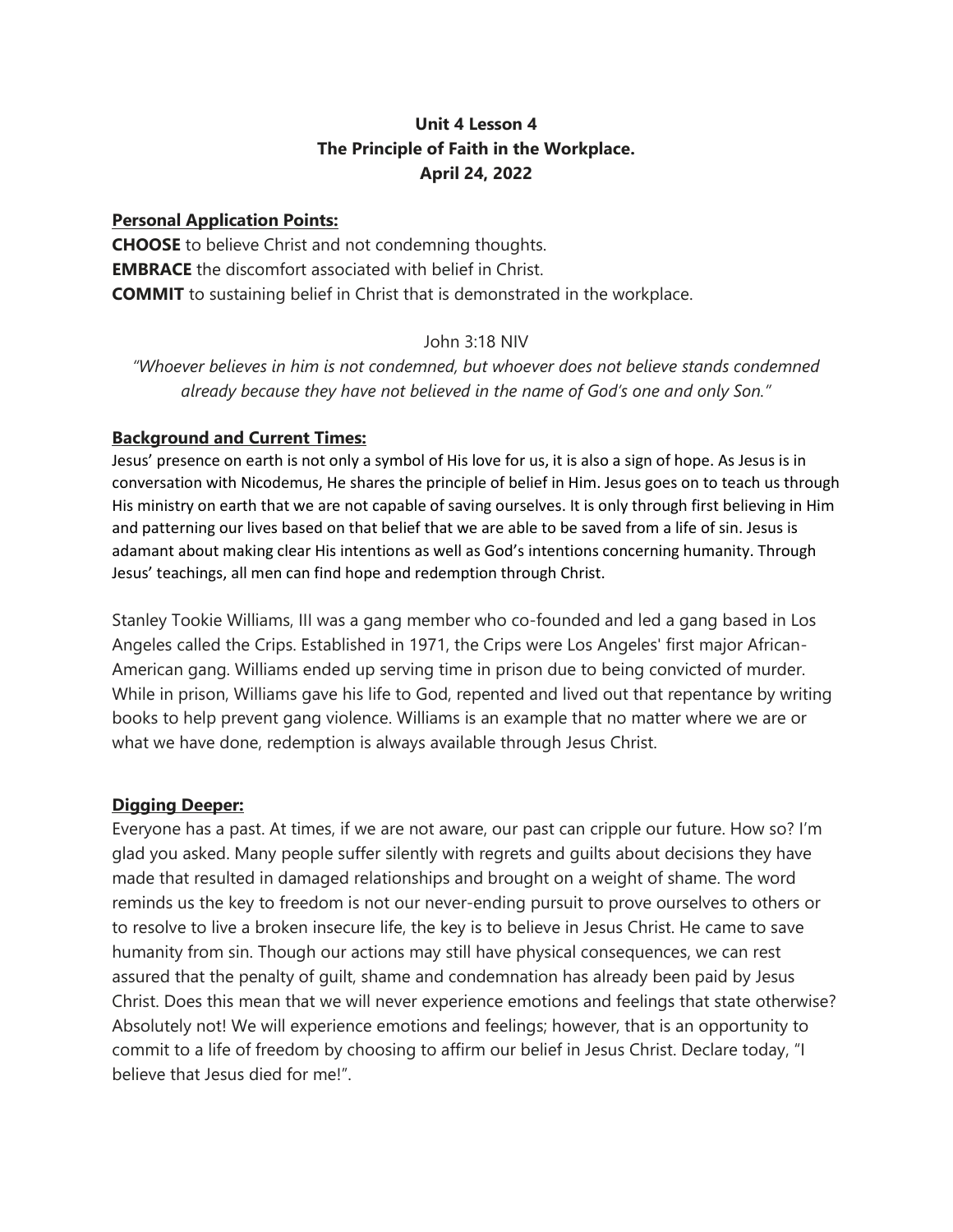# **Unit 5 Lesson 1 The Dwelling that Covers May 1, 2022**

**Personal Application Points: UNDERSTAND** God's protection. **IDENTIFY** the benefits of God's protection. **DECIDE** to dwell in God's shelter.

#### Psalm 91:1 NIV

*"1 Whoever dwells in the shelter of the Most High will rest in the shadow of the Almighty."*

#### **Background and Current Times:**

Although there is no absolute certainty, it is believed that Psalm 91 was penned by Moses. Moses led the Israelites as they wandered in the wilderness for 40 years. Throughout these years of wandering, Moses and the People of Israel must have faced many dangers and threats of dangers. Some of these dangers such as "deadly pestilence", "arrow that flies by day" and "the great lion and the serpent" are mentioned in the psalm. Psalm 91 begins with a statement of assurance that those who live and remain under God's shelter will also find safety in Him.

Conservation areas are protected areas of land that cannot be used or built upon for certain purposes. These areas are protected because of their cultural, ecological or natural values. Conservation areas are also regulated by local authorities. To build or demolish anything in a conservation area, special permission must be obtained. As God's people, we have even greater protection than conservation areas when we dwell in His shelter.

#### **Digging Deeper:**

Two of the greatest feelings one can experience are safety and peace. Knowing that you are safe brings about a peace that allows you to rest and thrive. Not only do people desire safety for themselves, there's also a desire for that same safety, protection and peace regarding possessions. As Kingdom Entrepreneurs, we should desire God's protection and peace over the businesses with which He has blessed us. There are many things that can threaten the longevity of our businesses. These things include technological advancements, pandemics and economical shifts. According to Psalm 91:1, when we dwell (live and remain) in God's shelter, we receive His protection. This protection is sure regardless of how circumstances change. When we dwell in God's shelter, He is obligated to take care of us. We must decide to entrust our businesses to God to reap the benefits of His covering.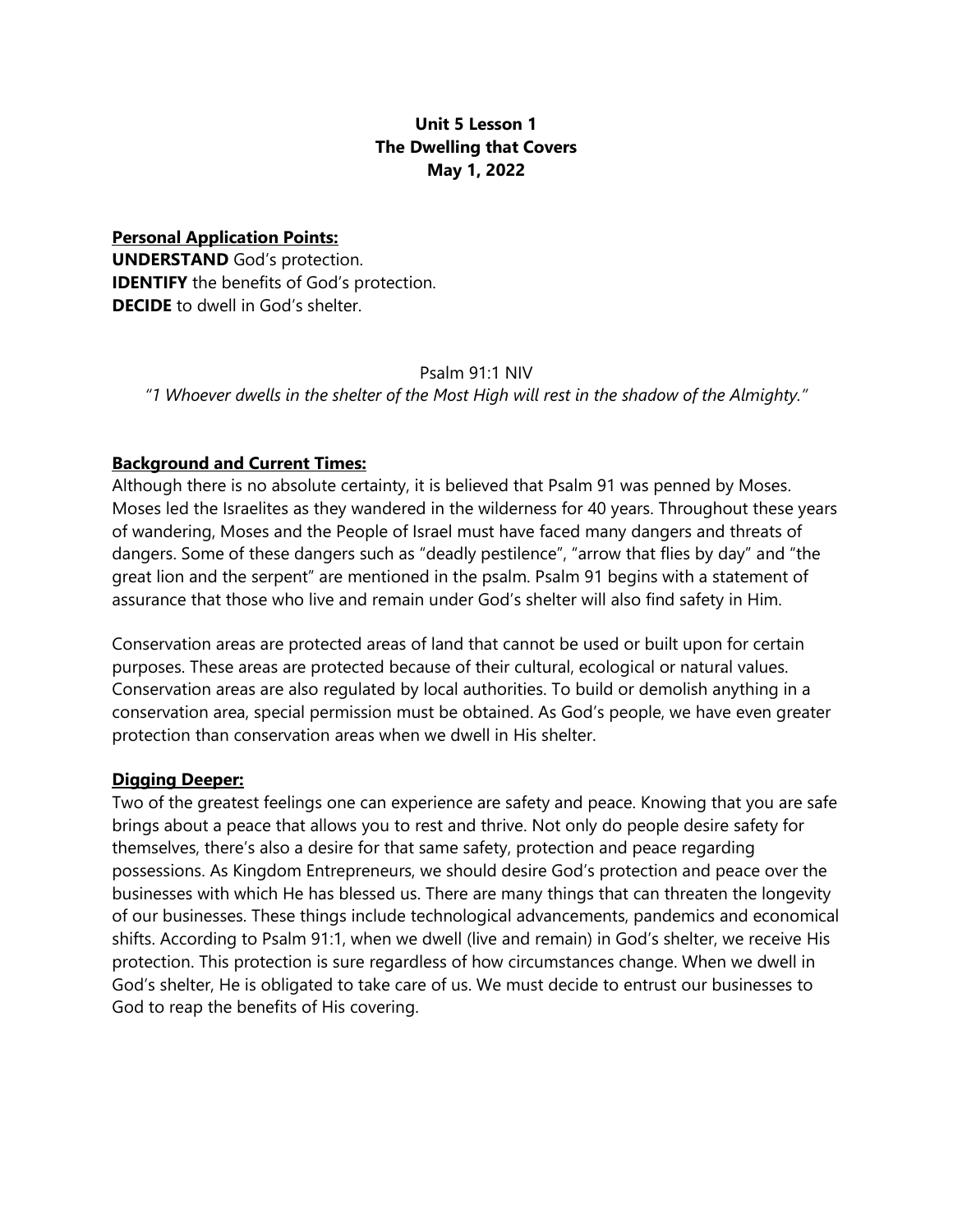# **Unit 5 Lesson 2 Guaranteed Protection May 8, 2022**

**Personal Application Points:** 

**TRUST** God's protection. **ABANDON** fear and frustration from enemies. **ALLOW** God to protect and vindicate you.

Isaiah 54:17 NIV

*"17 no weapon forged against you will prevail, and you will refute every tongue that accuses you. This is the heritage of the servants of the Lord, and this is their vindication from me," declares the Lord."*

# **Background and Current Times:**

Today's text focuses on the restoration of Israel. The entire chapter 54 of Isaiah was a prophecy to Israel, who was in captivity in Babylon. This passage speaks of God's promises of peace, safety and restoration for His people. In their exile, Israel was addressed as a woman without children, separated from her husband, because of their reproach. However, Isaiah 54 outlines the future of Israel as a message of hope in their current circumstances.

Military bases are thought to be some of the most protected and secure places. These bases are gated and guarded by military personnel who have undergone rigorous training. Strict protocols are enforced when entering a military base to include checking identification and recording vehicle information. As secure as these bases are, there is still a possibility of danger presenting itself, undetected. Terrorist attacks still sometimes prevail. However, as a believer we have guaranteed protection provided by God.

# **Digging Deeper:**

Isn't it comforting to know as servants of the Lord we are protected by our all-powerful creator? As we walk into entrepreneurship, we will face many "weapons" and attacks that seek to destroy us and the blessings God ordained for us. Some of these weapons are discouragement from people who don't want to see us succeed, slander against our business reputation, and even competition specifically targeting the relevance of what our business has to offer. The threat of not having someone to carry on the legacy we seek to establish in our businesses can also be a weapon. While these weapons seem powerful, we can take courage in that we don't have to protect or fight against these weapons ourselves. God gave us a promise in Isaiah 54:17 that whatever weapon is formed will not prosper (succeed). It is important to note that this promise is for the servants of the Lord. God made the promise even better by declaring that we will prove wrong every tongue that rises against us. We must allow God to honor His word to protect and vindicate us and the businesses He has established through us.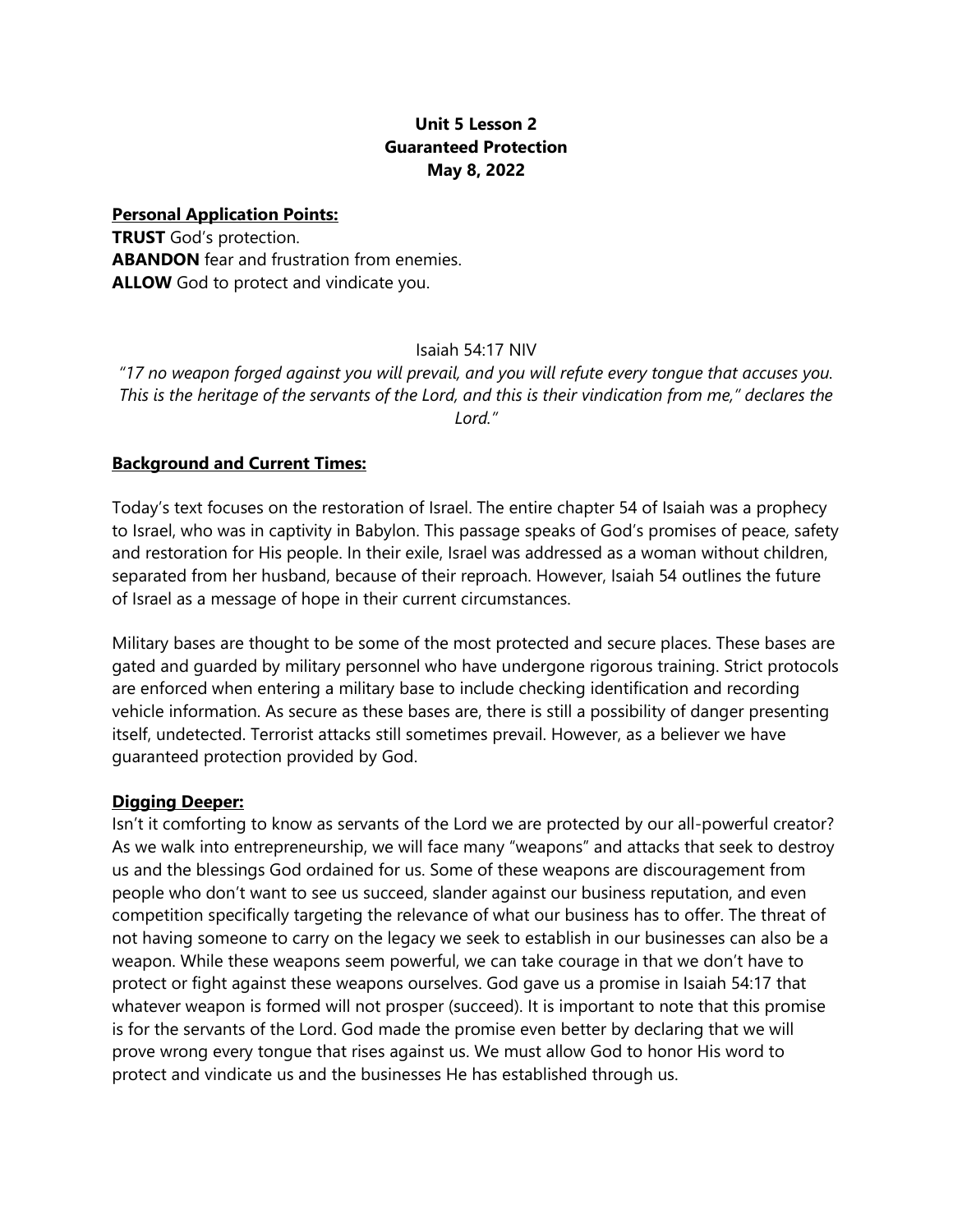# **Unit 5 Lesson 3 Permanent Protection May 15, 2022**

**Personal Application Points: ABANDON** worrying about your life. **CHOOSE** to allow God to preserve you. **REST** in knowing that God's protection won't end.

#### Psalm 121:7-8 NIV

"*7 The Lord will keep you from all harm—he will watch over your life; 8 the Lord will watch over your coming and going both now and forevermore."*

#### **Background and Current Times:**

There are various thoughts about when or why David penned Psalm 121. While some believe David wrote this psalm when he was in battle, others believe that David wrote the psalm when he was about to travel. Either way, this psalm speaks of the lasting protection God gives. It captures the great responsibility that God has regarding the safety of His people.

The President of the United States is one of the most revered positions one can imagine. However, it can be one of the most hated and dangerous positions. Prior to 2012, there was a law that limited Secret Service protections to 10 years for presidents and their families once they left office if they served after 1997. This means that these former presidents and their loved once could be exposed to great danger once these protective services ended. The Former Presidents Protection Act of 2012 reversed this law, instituting that future and former presidents will receive protection for the remainder of their lives. This law also covered spouses, as long as they are married to the president, and children up to age 16. Even this great protection doesn't compare to what God gives His people.

# **Digging Deeper:**

It is one thing to have the assurance of full protection for a period of time, but another level to be protected indefinitely. God watches over the lives of His people! No area of life is excluded and there is no expiration date on His protection. As God's people, everything we are attached to, even our businesses, are under God's protection as He has promised to "watch over [our lives]". Our Father is concerned about more than just the here and now. He is concerned about preserving the legacy of our businesses. He has a watchful eye and defends us against the harm that seeks to delay or destroy the purpose and destiny of our businesses. Unlike protection provided by man, there are no limitations on how well, how long and to what capacity we are protected by God. Rest in knowing that we have the ultimate protection plan and that the legacy God has started in our businesses is permanent.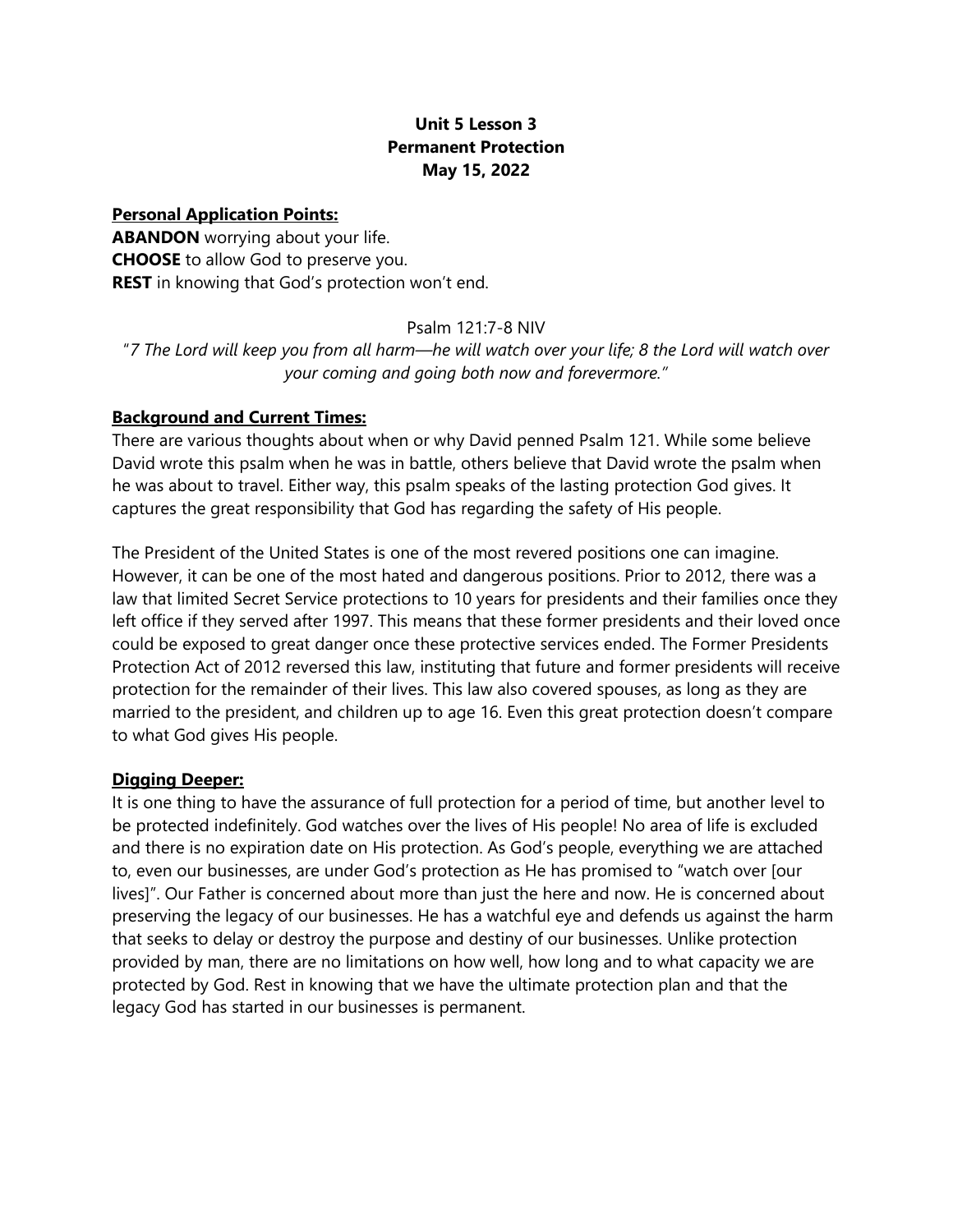# **Unit 5 Lesson 4 No Fear May 22, 2022**

Personal Application Points: CAST away fear. UTILIZE God's strength and help. BUILD according to God's blueprint for your life.

Isaiah 41:10 NIV

"*10 So do not fear, for I am with you; do not be dismayed, for I am your God. I will strengthen you and help you; I will uphold you with my righteous right hand."*

# **Background and Current Times:**

Isaiah 41:10 is said to be written by King Hezekiah. King Hezekiah was described as one of the most obedient kings of Judah. This scripture speaks of God's help and comfort for Israel after a war. God is providing assurance of His love and help for them as His chosen people. The Israelites had no reason to fear or be concerned as they had the Lord on their side to uphold them.

In the 2013 film "After Earth", Will Smith and his son Jaden Smith star as rangers in a peacekeeping organization. In this film, creatures are seeking to take over the space colony and they hunt by sensing fear. One of the main themes of the film is to avoid showing fear as a means of survival. Although entertaining, this film can show believers the greatness of belonging to God. Those who belong to God don't have to fear because of the assurance of God's presence, strength and help.

# **Digging Deeper:**

Building our lives according to God's blueprint can seem daunting, especially when it comes to being Kingdom Entrepreneurs. There are many things that can incite fear, such as anxiety, uncertainty and lack of knowledge. As God's children, we can be confident based on the word that our God is with us. He encourages His people that He will strengthen us, help us and uphold us with His righteous hand. God's strength, help and support is readily available for us. We have no reason to fear as we build our businesses and make bold and ambitious entrepreneurial moves. We must take courage and take hold of the blueprint God has provided for our lives and businesses, then build accordingly.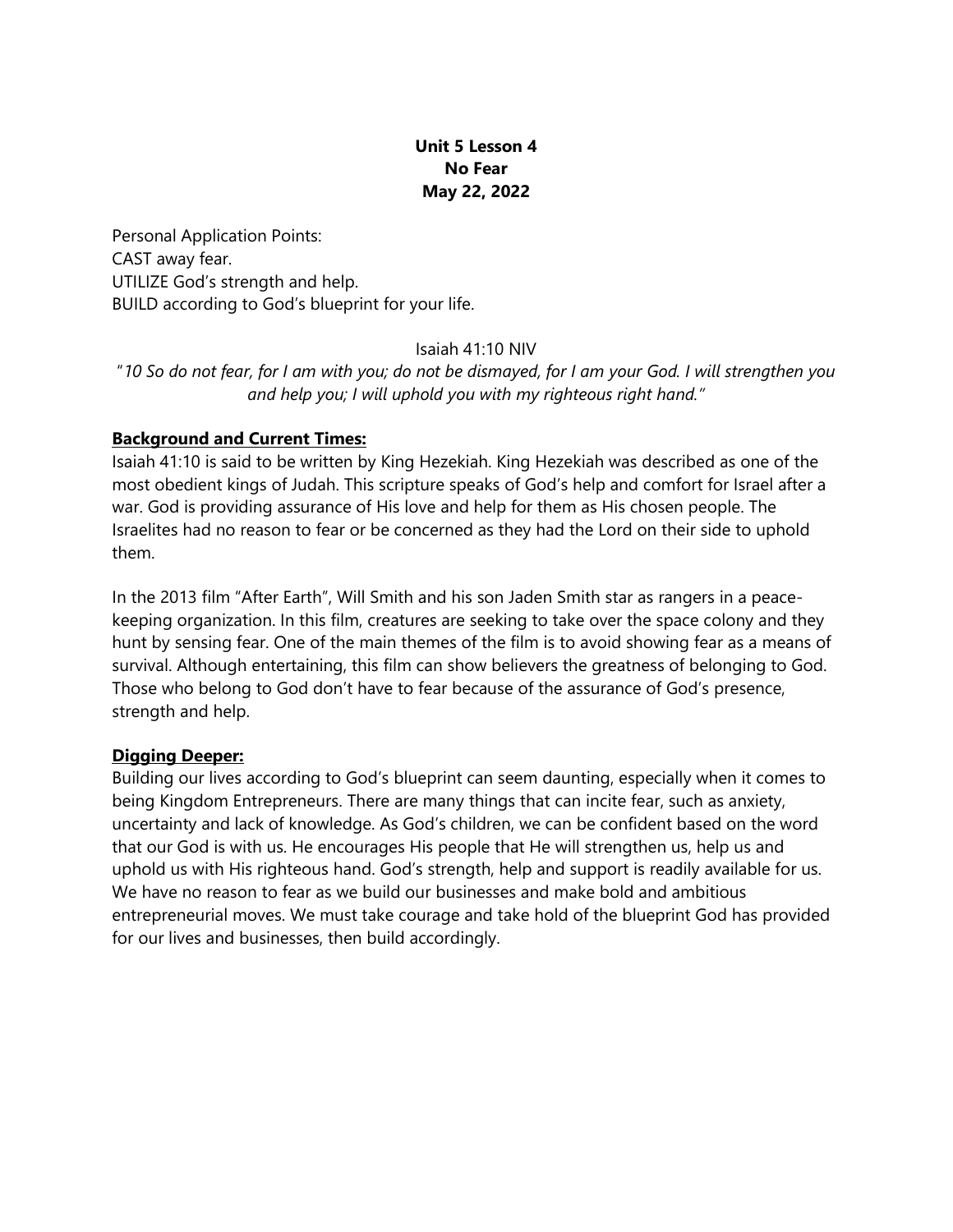# **Unit 6 Lesson 1 Perspective June 5, 2022**

## **Personal Application Points:**

**IDENTIFY** the importance of family and its contribution to building a firm foundation. **EXPLORE** areas in establishing a business where you have only sought to survive, not live. **REPENT** from short-sighted thinking.

# Nehemiah 5:1-2

*"Now the men and their wives raised a great outcry against their fellow Jews. Some were saying, 'We and our sons and daughters are numerous; in order for us to eat and stay alive, we must get grain.' "*

# **Background & Current Times:**

This chapter in the book of Nehemiah displays the significance of family to the community and building process. Although this chapter in Nehemiah does not mention building at all, it demonstrates a meaningful pause to quell what's occurring in the community as building is happening.

During this time, families were experiencing internal impacts from external forces. Yet, there was still a duty to establish the wall as a firm foundation to a city that would once again thrive. As a precursor, this text shows us compelling imagery that challenges priorities and illuminates perspective. How can a family remain for any period of time without the essentials? How can any organization remain without a foundation?

# **Digging Deeper:**

The author of this chapter begins by illustrating a clear picture of distress in the community. An outcry was released due to the scarcity of needs within the community. Families were in lack. Sons and daughters were suffering and the future of family lineages were at risk. Too often, entrepreneurs and leaders of all capacities are confronted with the desire to eat and they disregard the need to stay alive. This scripture points to a perspective that reaches beyond present day and looks into the future and sees beyond the moment. Have you been guilty of focusing only on the next big thing, next sale, next customer, and next wave? Has this caused you to miss the need to build for tomorrow?

In the text, the men and women had an outcry for more than a momentary lack. They raised the bar and paved the way for all to see the need to build in a manner that they could stay alive. To stay alive points to a greater understanding that there are known and unknown elements that do threaten the very existence of organizations. In order to maintain, there must be a foundation rooted in fundamentals.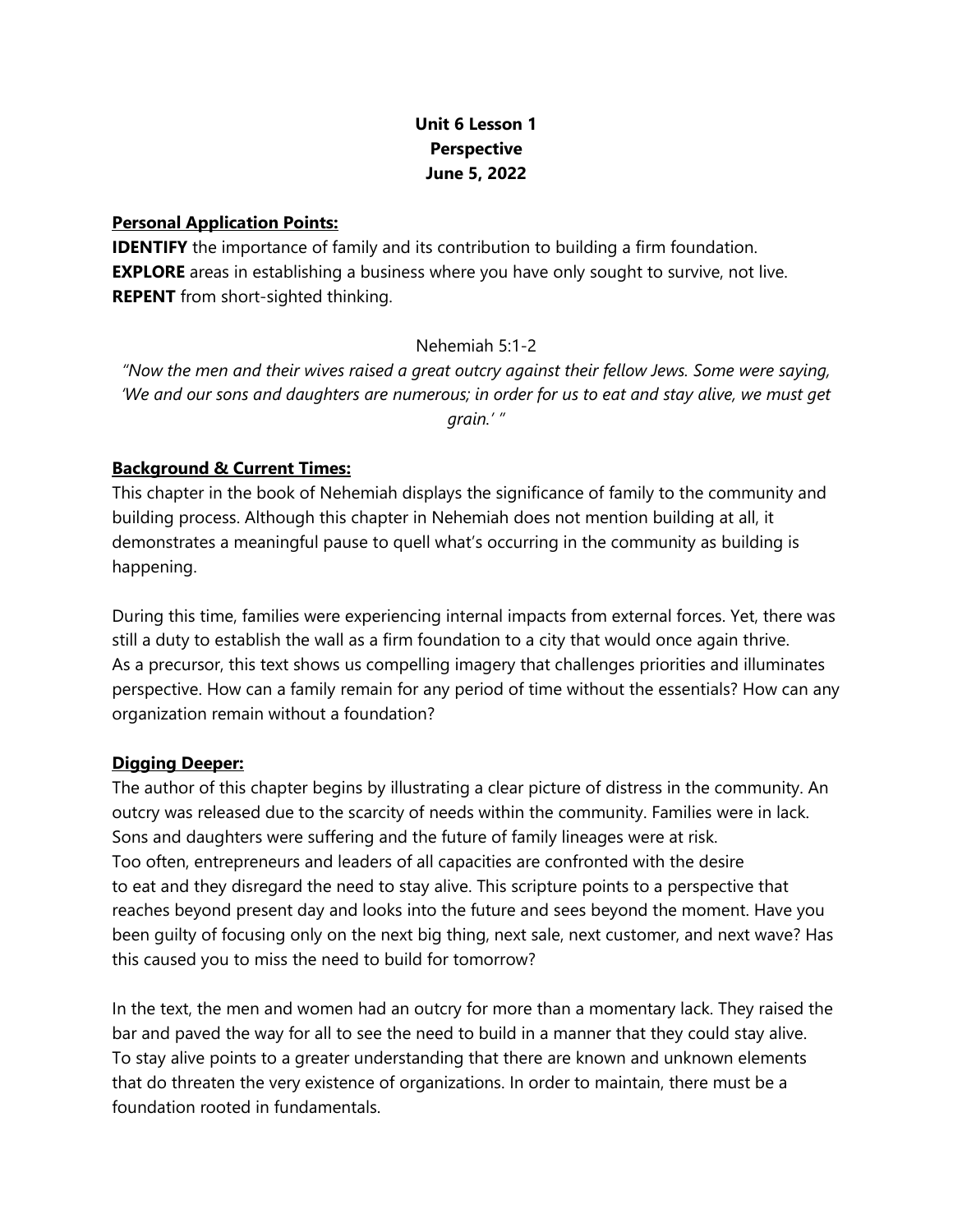# **Unit 6 Lesson 2 In the Presence of Pain: Continue to Build June 12, 2022**

# **Personal Application Points:**

ACKNOWLEDGE the pain you are experiencing as you build. VERBALIZE the specific pain you are experiencing. RESOLVE to continue building your business in view of the future.

# Nehemiah 5:3-5

*"Others were saying, 'We are mortgaging our fields, our vineyards and our homes to get grain during the famine.'*

*4 Still others were saying, 'We have had to borrow money to pay the king's tax on our fields and vineyards.5 Although we are of the same flesh and blood as our fellow Jews and though our children are as good as theirs, yet we have to subject our sons and daughters to slavery. Some of our daughters have already been enslaved, but we are powerless, because our fields and our vineyards belong to others.' "*

# **Background and Current Times:**

This scripture highlights the reality of pain and gives insight on what to do when it is seemingly a disruption to purposeful movement. During this time, Nehemiah was able to hear the distress and pain the community was experiencing as he was seeking to lead them.

The presence of pain and loss has the ability to significantly impact the trajectory of any undertaking of great meaning. Perhaps Whitney Houston, Juice WRLD, Kurt Cobain and a host of others are evidence of this truth. Each of them experienced pain in front of the world that was obvious to anyone that could hear or see. In this passage of scripture found in Nehemiah, we see a group of people in position to benefit from the establishment of a new wall. Yet, we also witness these same people experiencing real pain disrupting life as they knew it.

# **Digging Deeper:**

What is your current pain point? Undoubtedly, you are in position to build and be an example of being built. However, life serves to remind humanity of the reality of pain. In the text, the community is vocalizing their present struggle by detailing specific components of impact for the purpose of seeking change. They express the woes of losing assets while also sharing about the hurt of their family structure.

How ironic. This group is on the brink of huge societal change and they are yet suffering as a result of external forces impacting the stability of their family unit and way of living. When there is an ongoing pain, for some, it is a natural response to internalize what is occurring and keep going. This group provides evidence of how detrimental this is to the progression of movement. Imagine if they never shared about their losses and their impacts. This is exactly what broken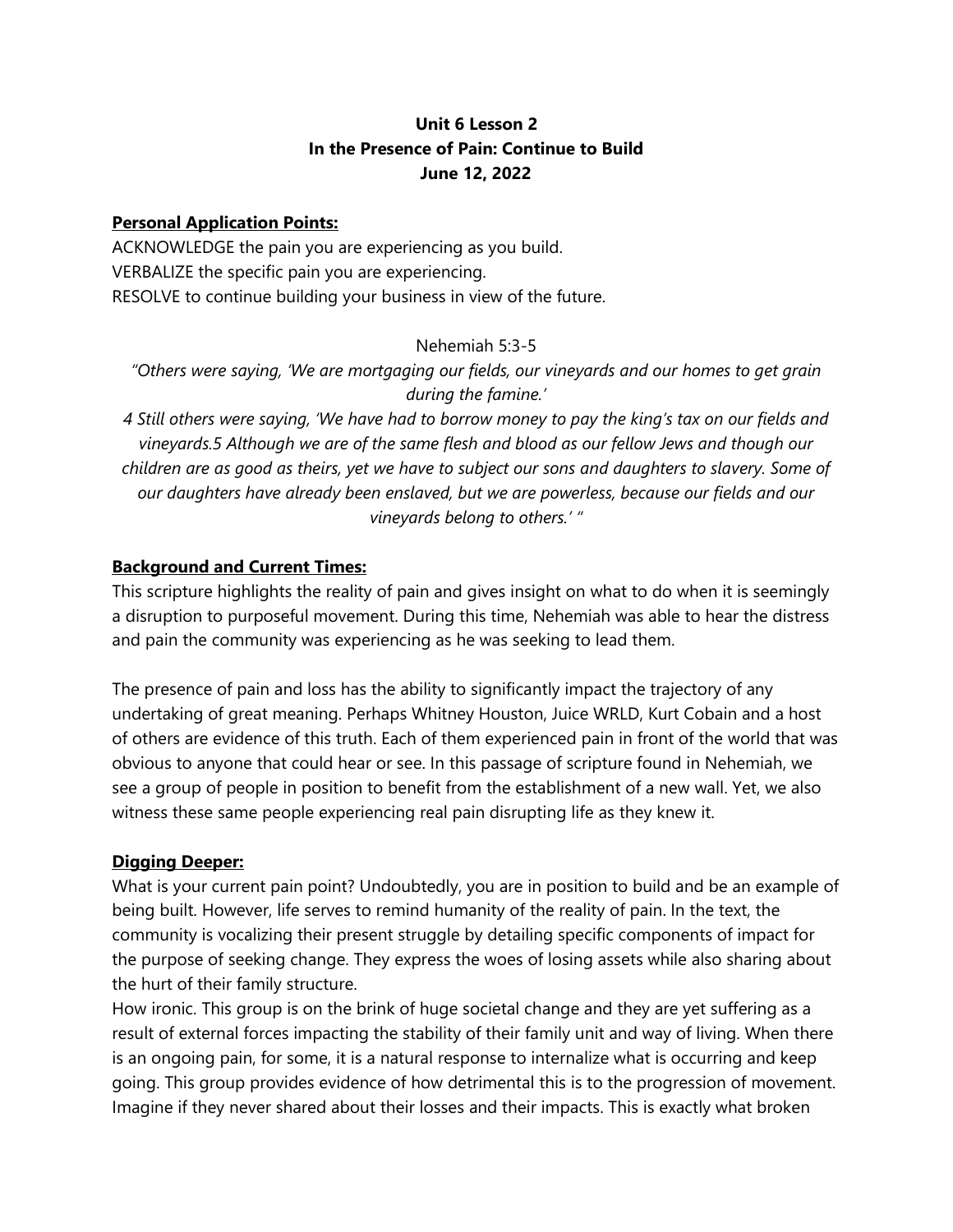marriages, failed businesses, and abandoned communities are made of. Unresolved and unspoken pain impacts are seen from generation to generation. Be the difference maker in your legacy as you build. Acknowledge your pain and continue to build.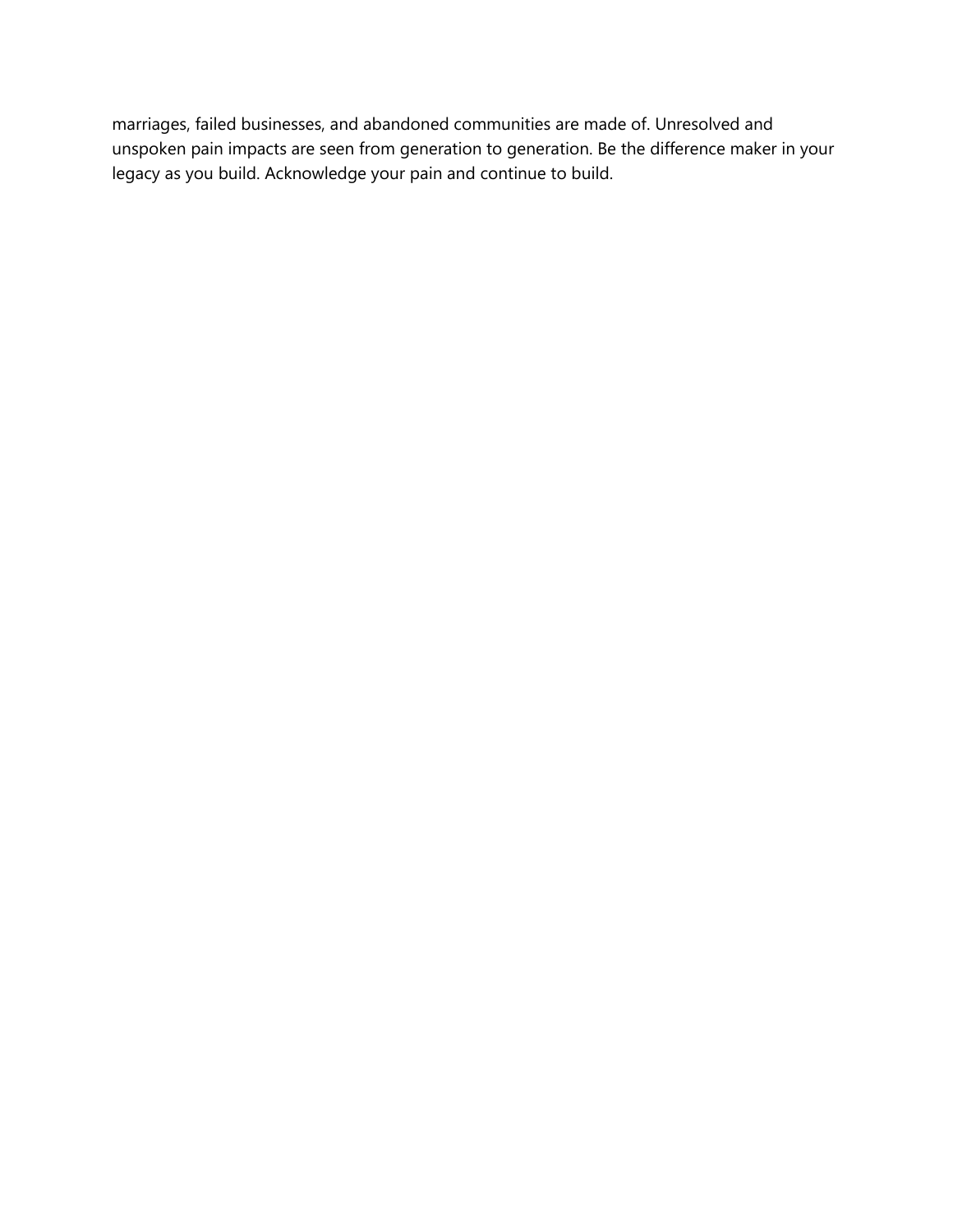# **Unit 6 Lesson 3 I've Been Heard: Justice through Action June 19, 2022**

## **Personal Application Points:**

DISCONTINUE complaining about circumstances that are seemingly not working in your favor for the development of your business/organization.

IDENTIFY acts of justice that have taken place on your behalf for the success of your business. EXPRESS gratitude to those you have seen act on your behalf.

#### *Nehemiah 5:6-10*

# *"6 When I heard their outcry and these charges, I was very angry.*

*7 I pondered them in my mind and then accused the nobles and officials. I told them, 'You are charging your own people interest!' So I called together a large meeting to deal with them and said: 'As far as possible, we have bought back our fellow Jews who were sold to the Gentiles. Now you are selling your own people, only for them to be sold back to us!' They kept quiet, because they could find nothing to say. So I continued, 'What you are doing is not right. Shouldn't you walk in the fear of our God to avoid the reproach of our Gentile enemies? 10 I and my brothers and my men are also lending the people money and grain. But let us stop charging interest!' "*

## **Background and Current Times:**

In this section of scripture, we see how Nehemiah's leadership is at work. He not only heard what the people shared about their condition, but he also acted. Nehemiah's response undoubtedly provided hope to a people in turmoil.

"Judge Joe Brown" is a court show that aired for 15 seasons. This show is popular due to Judge Joe Brown's relatable background, fair administration and sense of humor. It is not uncommon for guests to share how they had watched Brown regularly prior to coming on the show. Brown often candidly shares about his upbringing in Chicago, which he also attributes to him understanding the nature of many cases he presides over. He's able to clearly judge facts that are presented in order to make a fair ruling.

# **Digging Deeper:**

The text provided a great example of a people sharing their concern and not complaining aimlessly. Nehemiah heard about the mistreatment of the Jews and quickly moved into action. How great it is to see justice served without extended delay. Nehemiah did not allow his anger to fuel a temporary, partial solution. Instead, his anger served as a catalyst for a response that was decisive and directional. Nehemiah engages in strong communication that is not accusatory, but accurate. His actions toward the nobles and officials highlighted the absence of concern for the community, lack of integrity, and misuse of power and influence. What a great comfort to see action taken on behalf of people who were powerless against those having more influence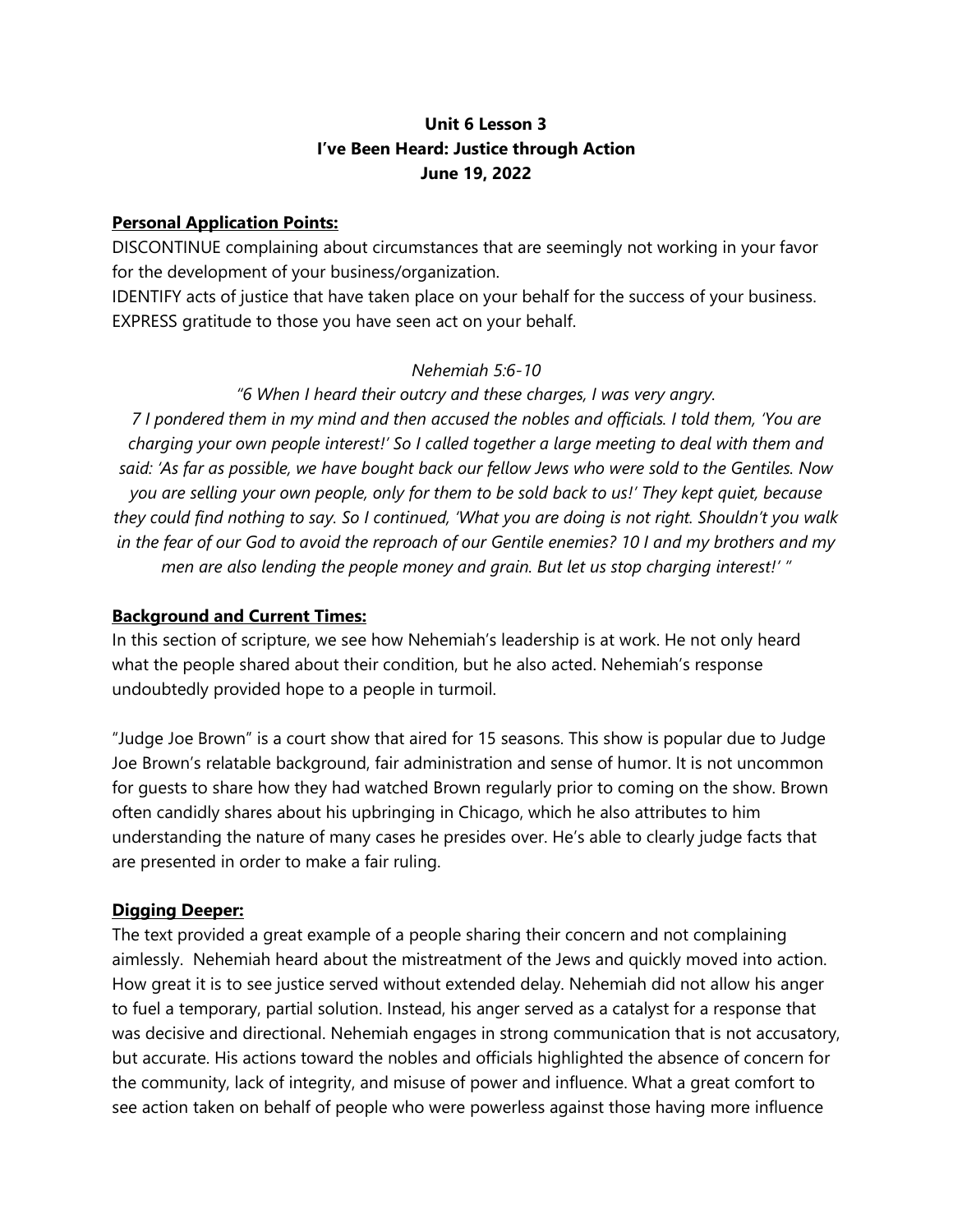than themselves. Be comforted in knowing as you speak, you are being heard and justice has been served. Take time to acknowledge where your cry has been heard and justice has been served.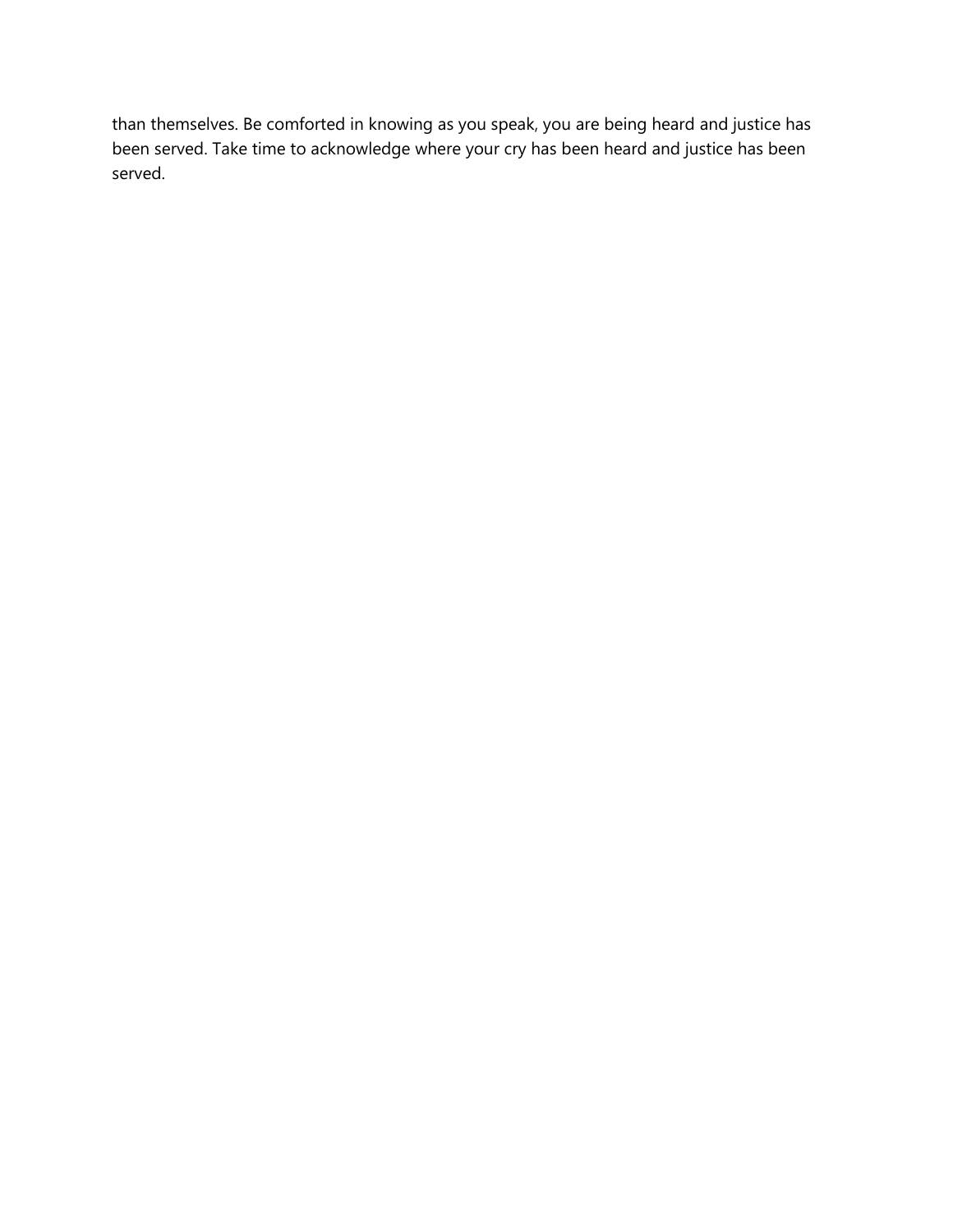# **Unit 6 Lesson 4 Restored: Continue to Build June 26, 2022**

#### **Personal Application Points:**

**IDENTIFY** and receive what has been restored.

**AFFIRM** your purpose in the process of building a lasting foundation by writing down a new dream.

**ENGAGE** in building as a restored person.

# Nehemiah 5:11-15

*"11 Give back to them immediately their fields, vineyards, olive groves and houses, and also the interest you are charging them—one percent of the money, grain, new wine and olive oil." 12 "We will give it back," they said. "And we will not demand anything more from them. We will do as you say."*

*Then I summoned the priests and made the nobles and officials take an oath to do what they had promised.13 I also shook out the folds of my robe and said, "In this way may God shake out of their house and possessions anyone who does not keep this promise. So may such a person be shaken out and emptied!"*

*At this the whole assembly said, "Amen," and praised the Lord. And the people did as they had promised.*

*14 Moreover, from the twentieth year of King Artaxerxes, when I was appointed to be their governor in the land of Judah, until his thirty-second year—twelve years—neither I nor my brothers ate the food allotted to the governor.15 But the earlier governors—those preceding me placed a heavy burden on the people and took forty shekels of silver from them in addition to food and wine. Their assistants also lorded it over the people. But out of reverence for God I did not act like that."*

# **Background & Current Times:**

Nehemiah's act of leadership for those being mistreated in Jerusalem significantly changed their path for the best. Through his example, we not only see his leadership at work, we see an impacted legacy.

Henry McCollum, Leon McCollum, Kimberly Long, Ricky Jackson and Kevin Strickland are all individuals that were wrongfully convicted of crimes in the United States and were later exonerated. Their lives after incarceration are vivid pictures of true restoration. Each of these individuals served years and, for some, decades imprisoned before being released. Their release enabled them to share their stories and their lives with others in a new way.